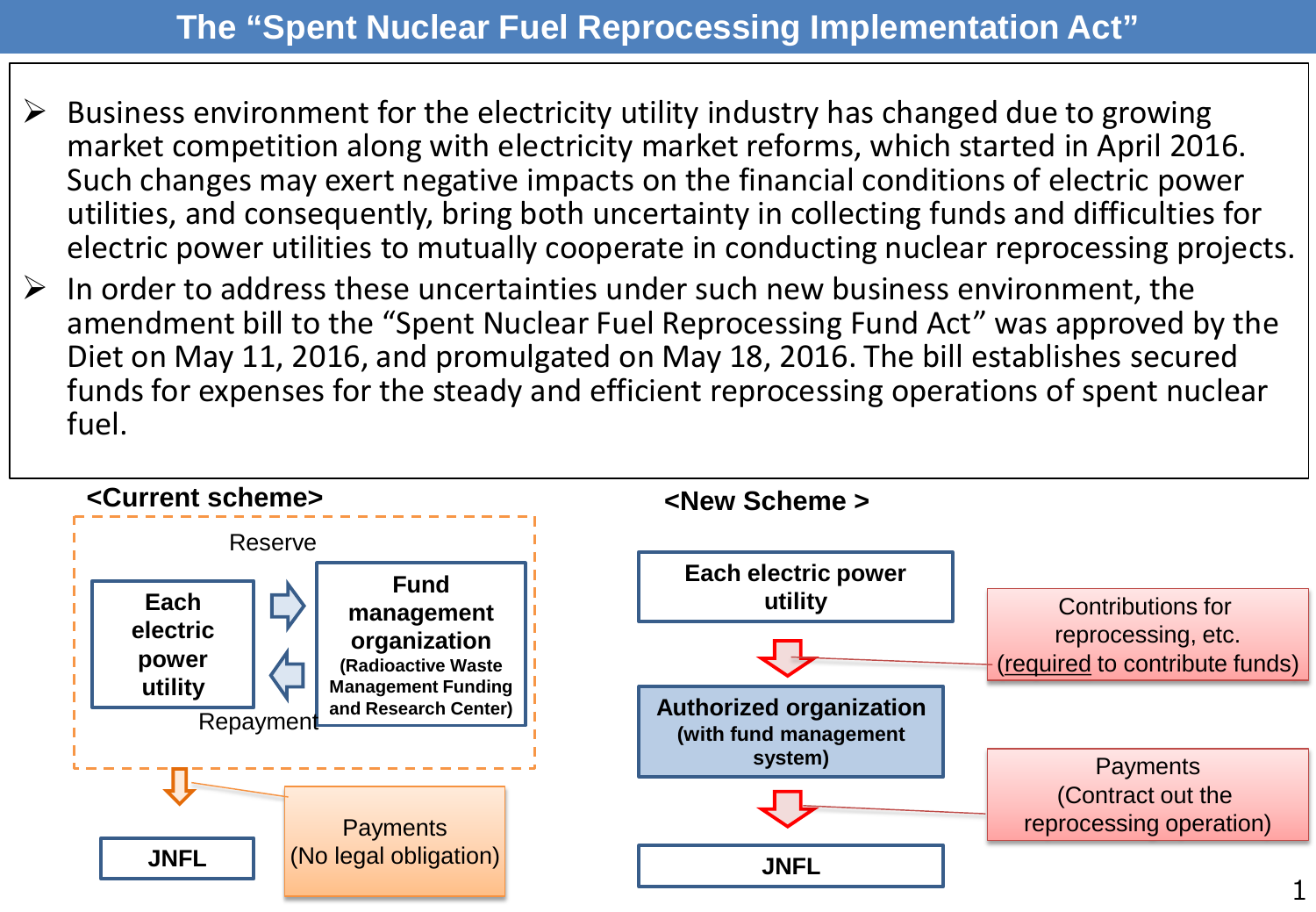## **The "Spent Nuclear Fuel Reprocessing Implementation Act"**

- $\triangleright$  An implementing body to be authorized by the Minister of Economy, Trade and Industry will work to develop a master plan of overall nuclear reprocessing projects and to secure funds for reprocessing operations of spent nuclear fuel.
- $\triangleright$  To ensure an appropriate governance on the organization, a management committee comprised of experts will be set up for the decision making. Also, the president of the organization will be assigned by the Minister of Economy, Trade and Industry.
- $\triangleright$  With these changes, the amended bill is renamed as the "Spent Nuclear Fuel" Reprocessing Implementation Act".

### **Related measures to be implemented by the Act**

#### **(1) Organize an implementing body**

A new implementing body will be established to steadily implement reprocessing related activities. The main activities of the implementing body include the development of a master plan of overall nuclear reprocessing projects, collection of the expenses paid by electric power utilities, and commission of the reprocessing activities of spent fuels to a private entity (namely, Japan Nuclear Fuel Limited (JNFL)).

#### **(2) Secure funds for reprocessing operations of spent nuclear fuel**

Electric power utilities will be obligated to make annual payments to the implementing body to secure funds for nuclear reprocessing projects. These funds will be independent from individual electric power companies and should cover the operating costs of reprocessing activities including MOX fabrication activities.

#### **(3) Establish an appropriate governance system**

By setting up a management committee that consists of experts for the decision-making process, the transparency of the newly established organization will be improved. <sup>2</sup>